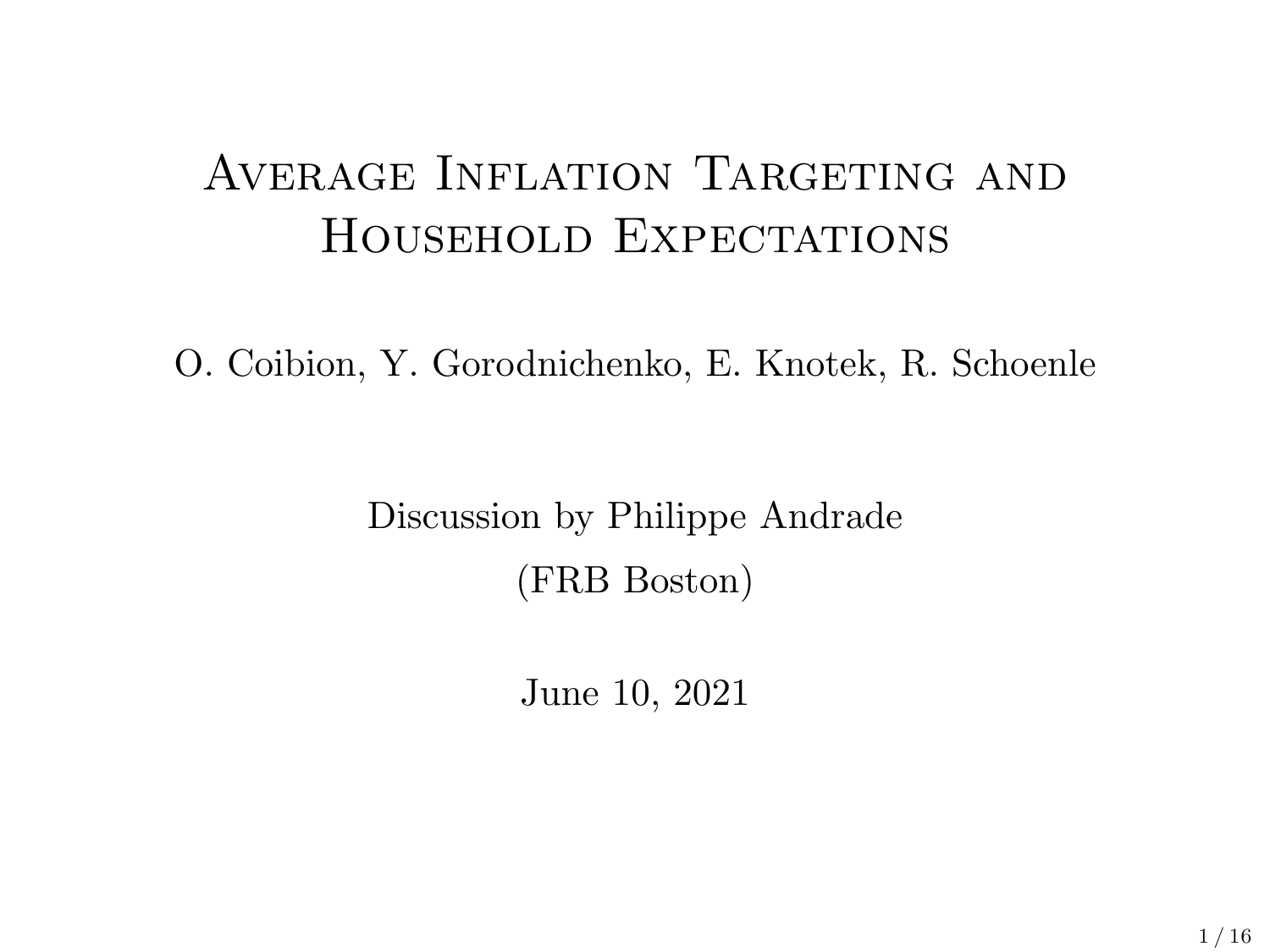The views expressed here are my own and do not necessarily represent those of the Federal Reserve Bank of Boston or the Federal Reserve System.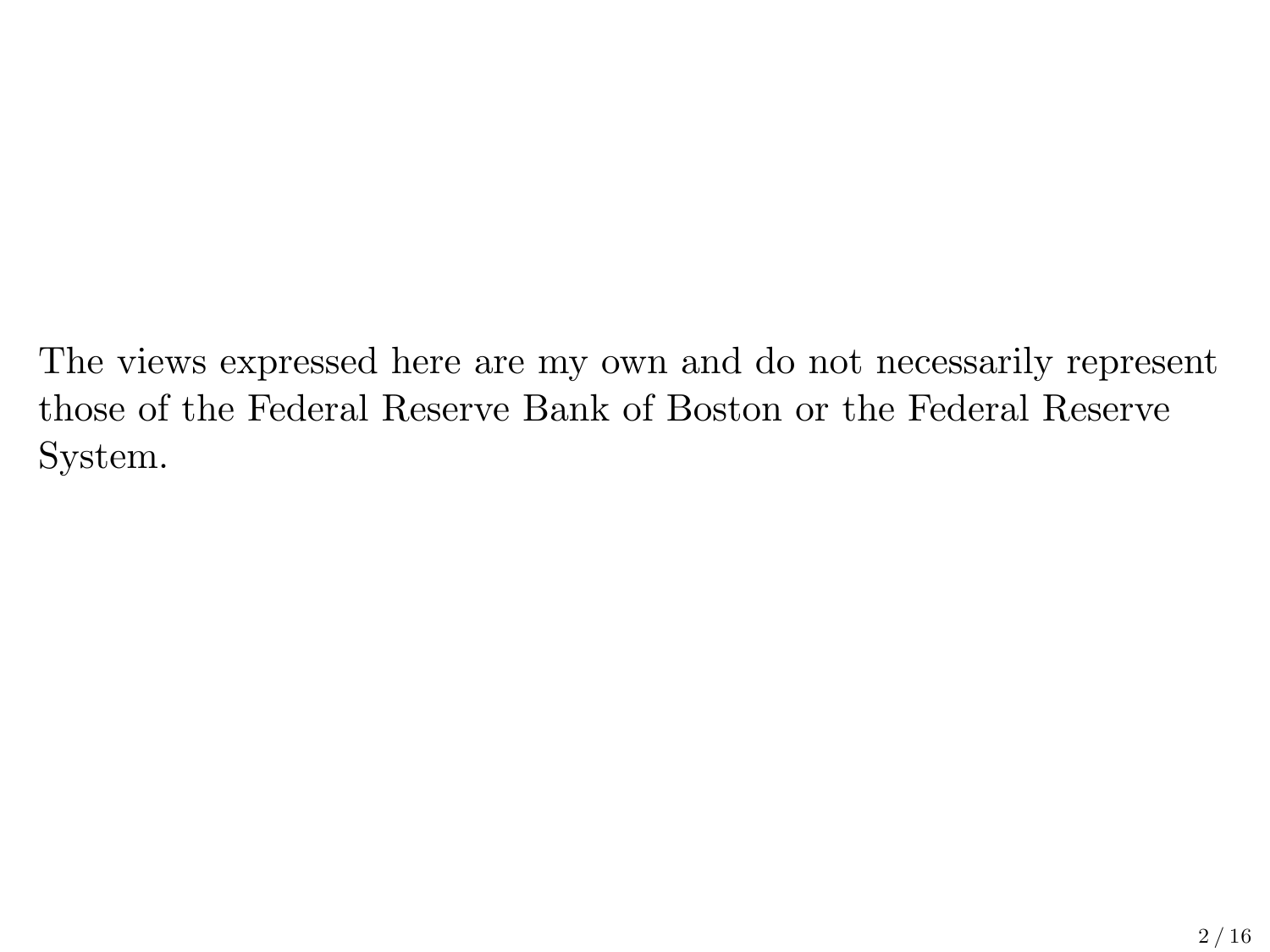#### HOW DOES AIT WORK?

Rely on strong  $\pi^e$  channel (as other 'make-up' policies i.e. FG or PLT)

Basic NK model:

- EE:  $y = y^e \sigma(i \pi^e)$
- $\circ \text{PC: } \pi = \beta \pi^e + \kappa y$
- MP commitment:  $\pi < 0 \Rightarrow \pi^e > 0$
- Transmission: News  $\Rightarrow \pi < 0 \Rightarrow \pi^e > 0 \Rightarrow y > 0 \Rightarrow \pi > 0$

Stabilizing MP even if more frequent ZLB due to lower  $r^*$ 

e.g. Andrade-Gal´ı-Le Bihan-Matheron (2021) for the euro area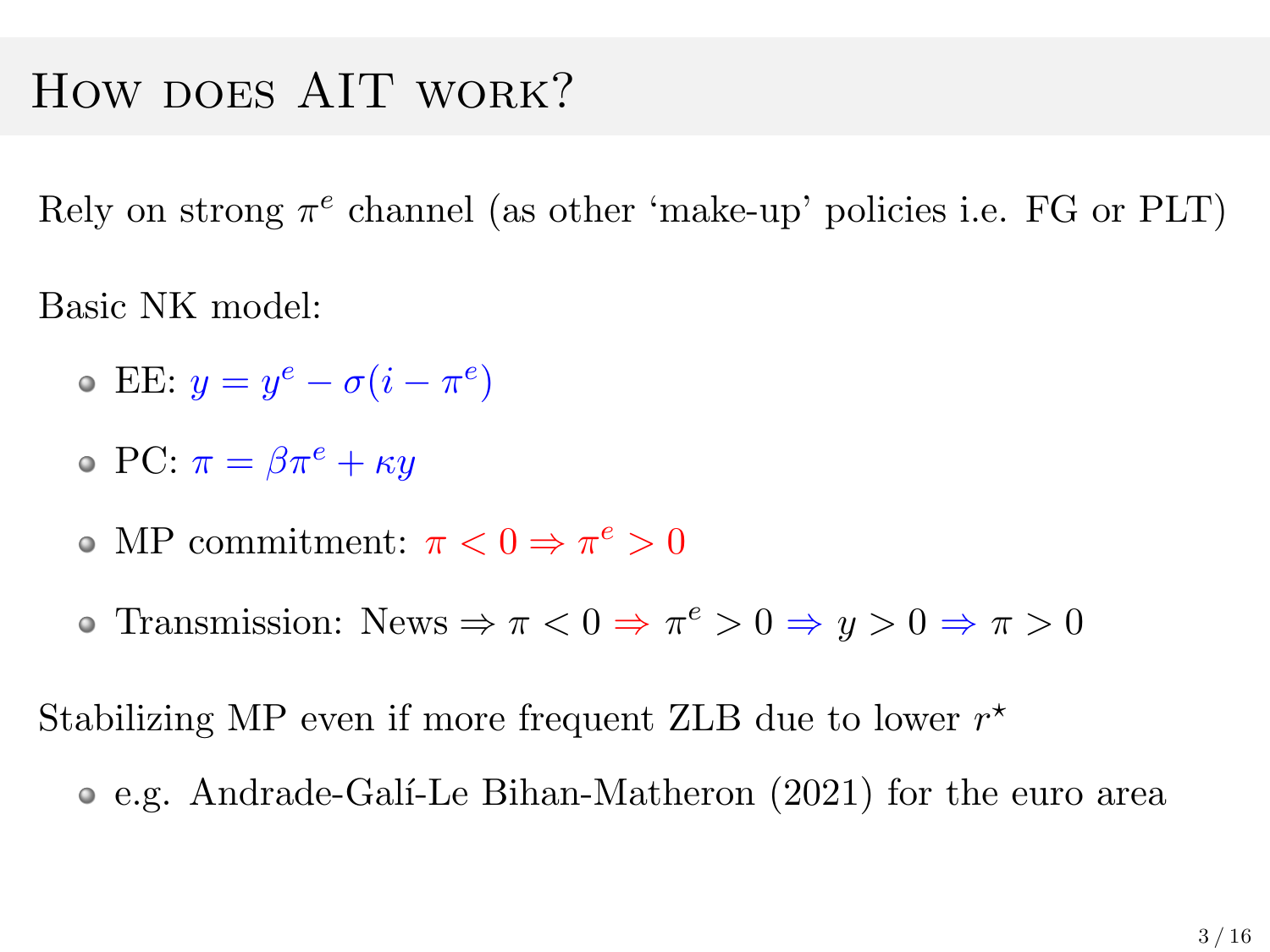#### Coibion-Gorodnichenko-Knotek-Schoenle HOW IS AIT UNDERSTOOD BY HOUSEHOLDS?

News of move to AIT (given macro outlook)  $\Rightarrow \pi^e(y^e)$ ?

Data: daily survey of households (Cleveland Fed)

Event study: Powell's JH speech on August 27, 2020

RCT: AIT info provided to randomly selected individuals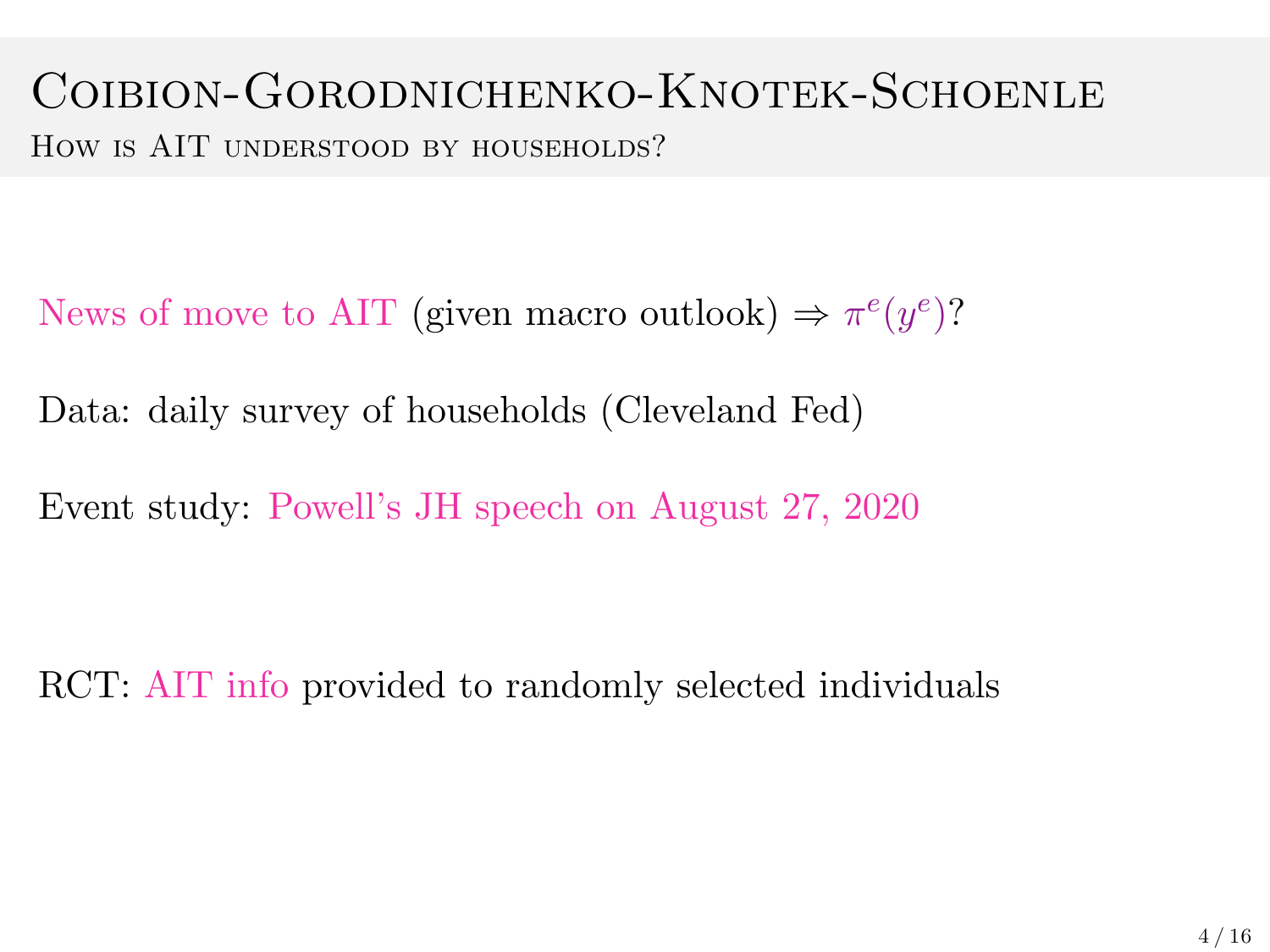#### Coibion-Gorodnichenko-Knotek-Schoenle **RESULTS**

News of move to AIT (given macro outlook)  $\Rightarrow \pi^e(y^e)$ ?

Data: daily survey of households (Cleveland Fed)

Event study: Powell's JH speech on August 27, 2020

- Result 1: no impact on 'perceived news'
- Result 2: no impact on  $\pi^e$ ,  $y^e$

RCT: AIT info provided to randomly selected individuals in the survey

Result 3: no change in  $\pi^e$ ,  $y^e$  compared to IT treatment  $\bullet$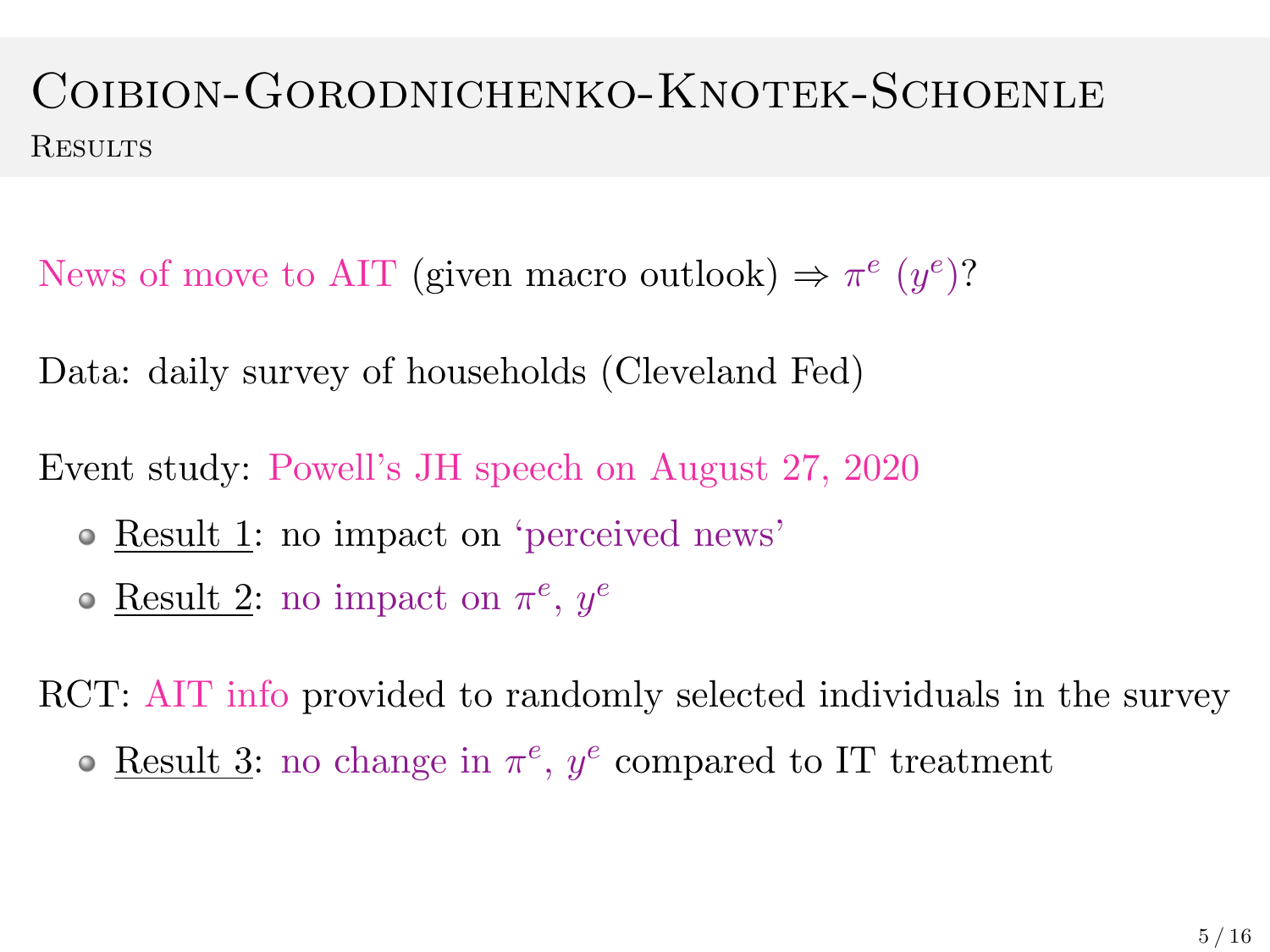$\pi^e$  channel breaks down because HHs do not pay attention to news, and do not understand (or believe in) AIT commitment

CGKS results:

- EE:  $y = y^e \sigma(i \pi^e)$
- $\circ \text{PC: } \pi = \beta \pi^e + \kappa u$
- MP commitment:  $\pi < 0 \nRightarrow \pi^e > 0$
- Transmission:  $\text{News} \Rightarrow \pi < 0 \Rightarrow \pi^e > 0 \Rightarrow y > 0 \Rightarrow \pi > 0$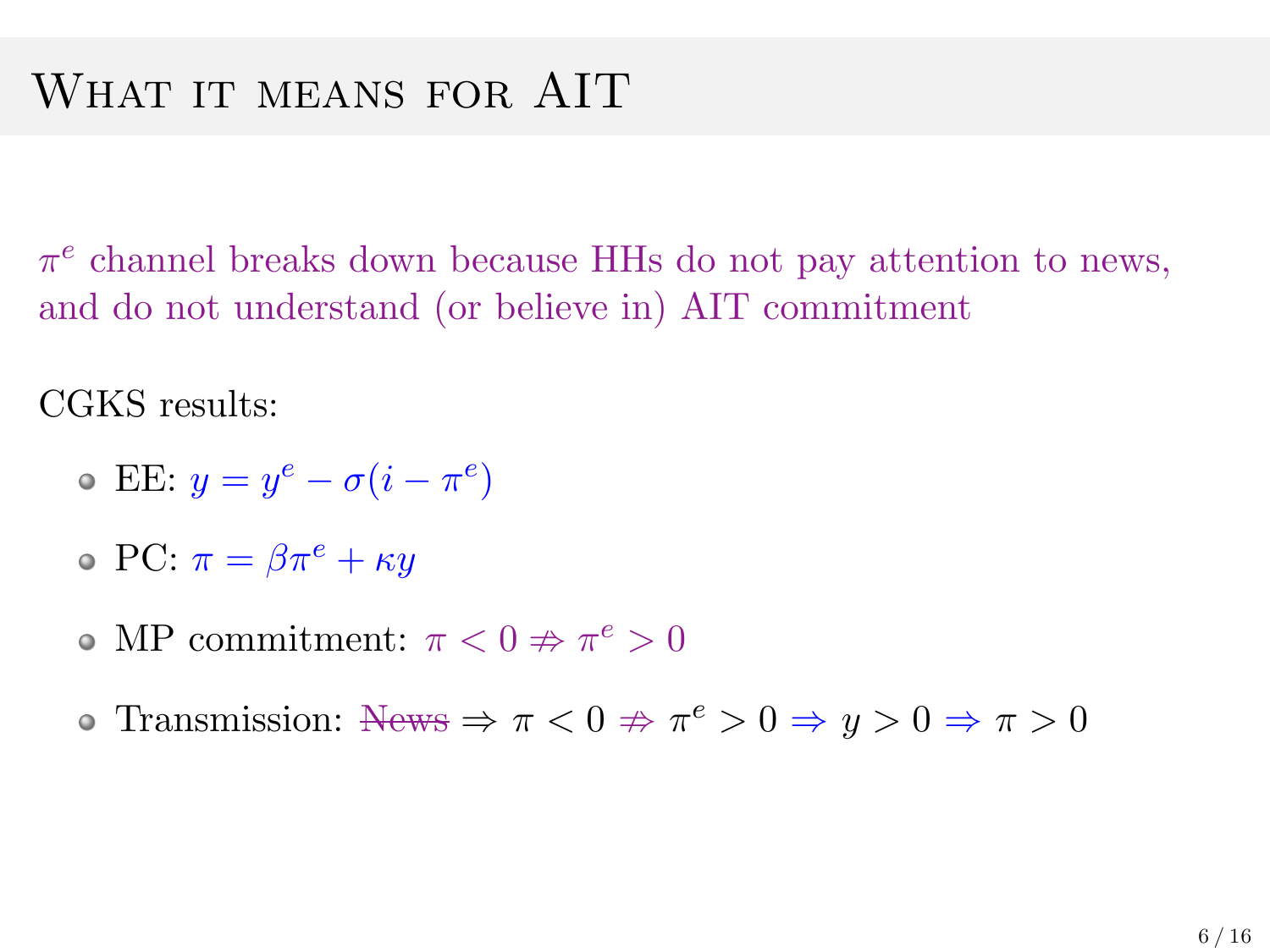#### **DISCUSSION**

Can AIT work despite CGKS results?

- Did more sophisticated agents understood AIT better?  $\bullet$
- Does it take time to experiment AIT & to convince AIT  $\neq$  IT?

Can AIT be ineffective/counterprod. for other reasons than in CGKS?

- Little reaction of HHs expenditure to marginal changes in real IR
- Risk of de-anchoring  $\bullet$

Some remarks on MP in the current low inflation environment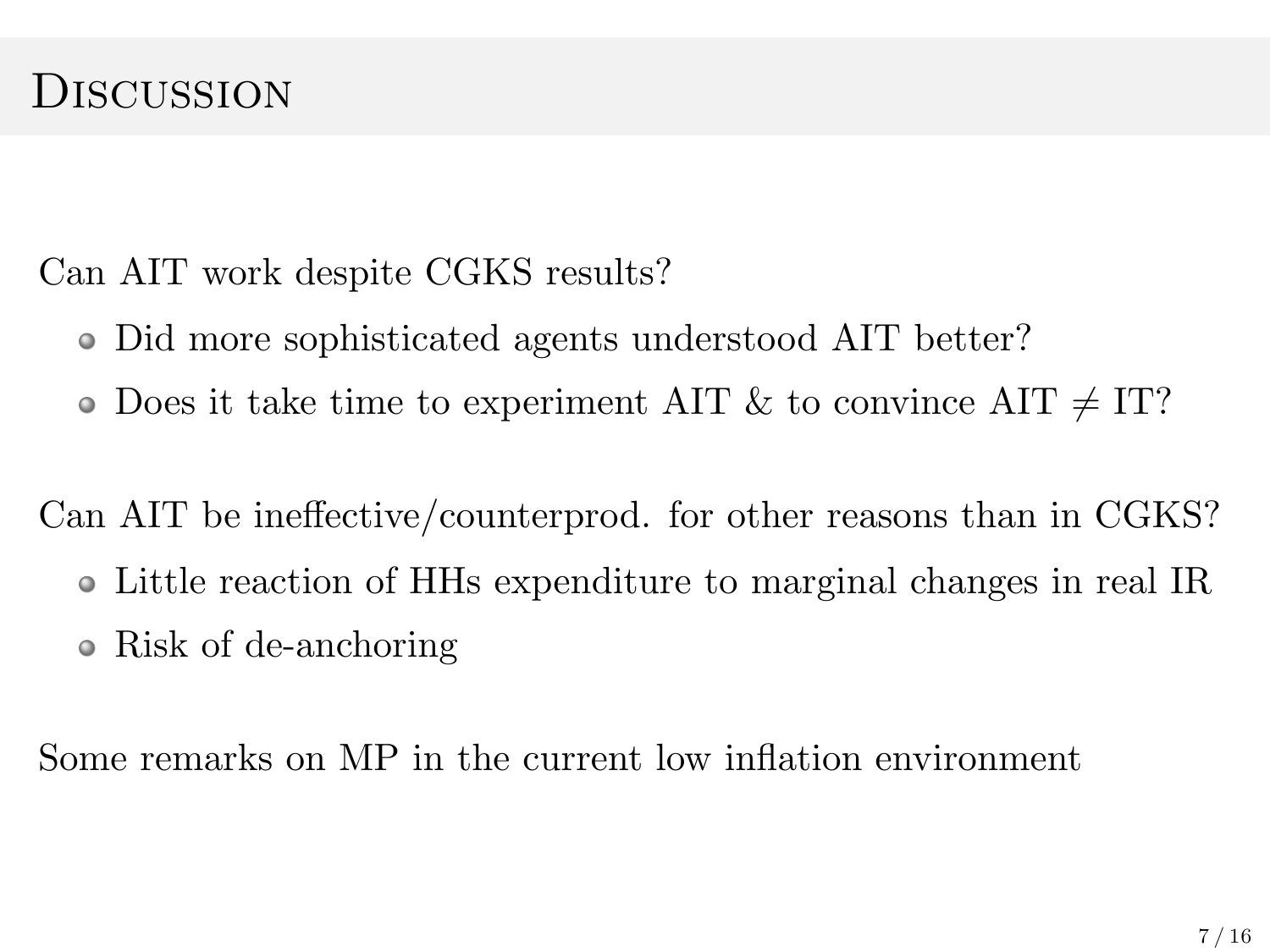#### HOW MARKETS REACTED TO AIT?



FIGURE 1: HF reaction to FOMC statements & AIT news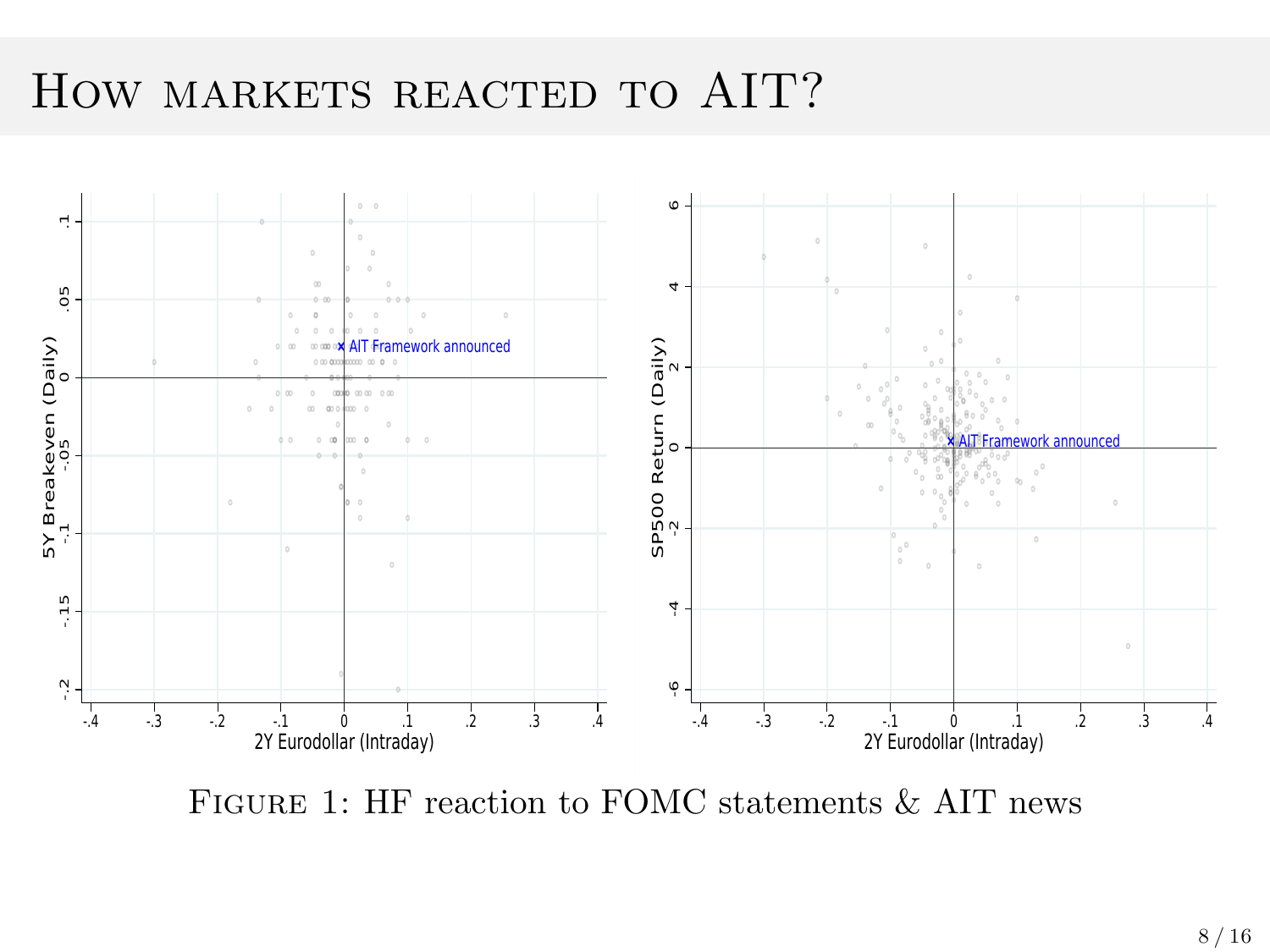#### DOES IT TAKE TIME TO LEARN A NEW STRATEGY?



Figure 2: LT infl. expectations from markets (breakeven) & HHs (Michigan)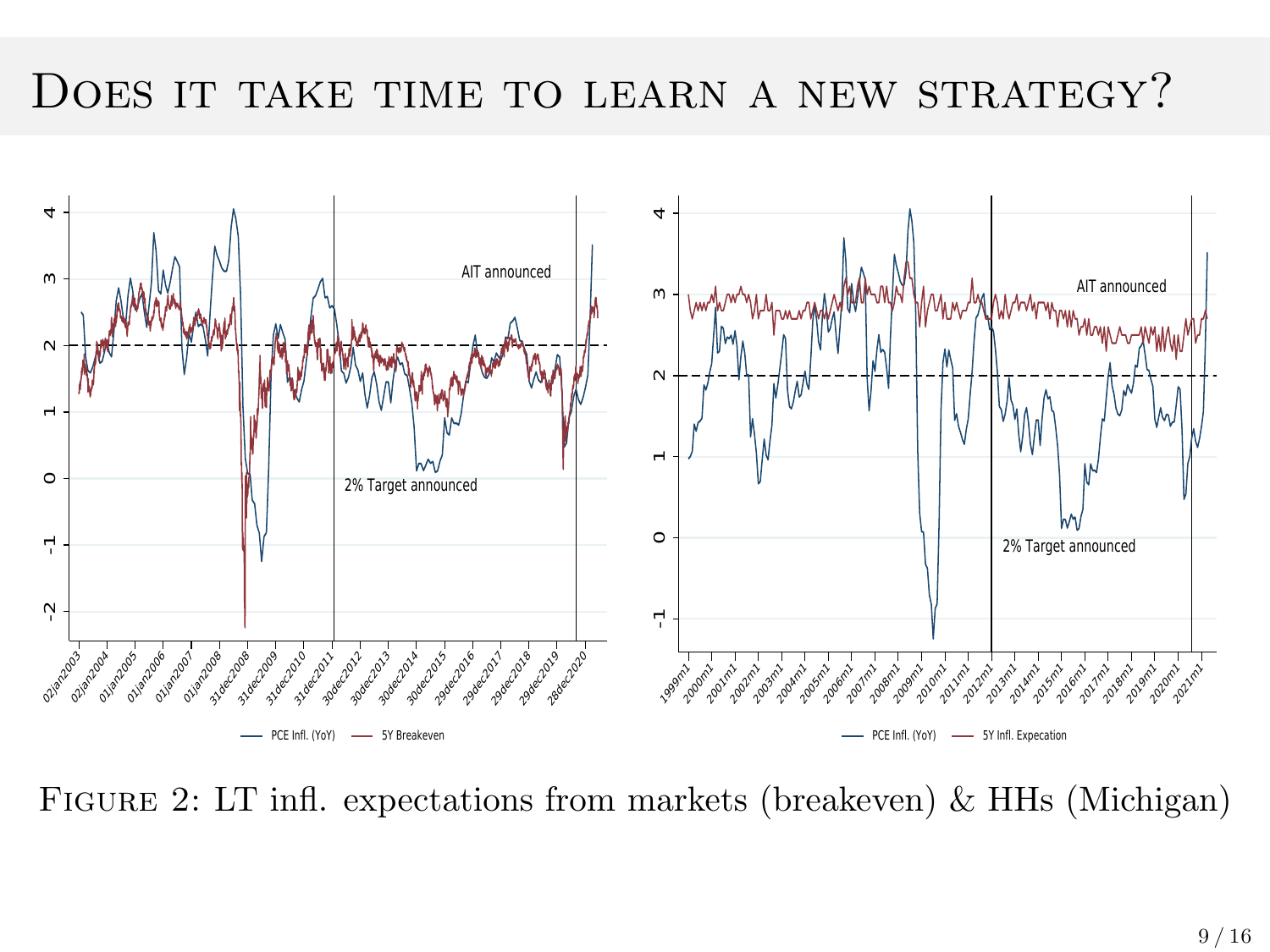#### Other limits to the transmission of AIT

THE OUTPUT GAP IS NOT ALWAYS INFLATIONARY

Assume CB finds ways to overturn CGKS results:

- MP commitment:  $\pi < 0 \Rightarrow \pi^e > 0$
- Transmission: News  $\Rightarrow \pi < 0 \Rightarrow \pi^e > 0 \Rightarrow y > 0 \Rightarrow \pi > 0$

How about the other relations?

- EE:  $y = y^e \sigma(i \pi^e)$  ?
- $\circ$  PC:  $\pi = \beta \pi^e + \kappa y$  ?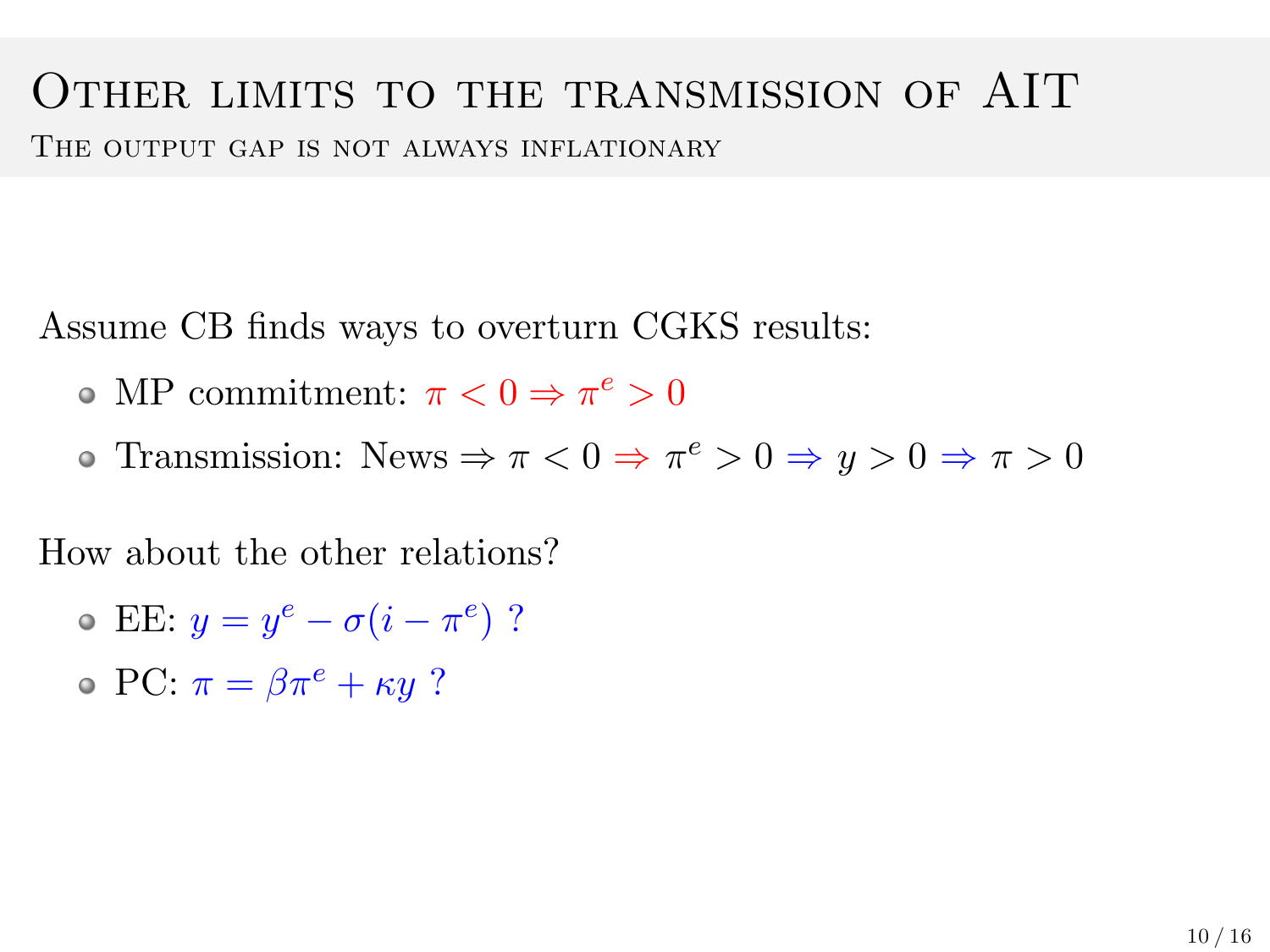# Other limits to the transmission of AIT

THE OUTPUT GAP IS NOT ALWAYS INFLATIONARY

Assume CB finds ways to overturn CGKS results:

- MP commitment:  $\pi < 0 \Rightarrow \pi^e > 0$
- Transmission: News  $\Rightarrow \pi < 0 \Rightarrow \pi^e > 0 \Rightarrow y > 0 \Rightarrow \pi > 0$

How about the other relations?

- EE:  $y = y^e \sigma(i \pi^e)$  ?
- $\circ \text{PC: } \pi = \beta \pi^e + \kappa y$  ?

PC: large literature on its 'flattening':  $\kappa \simeq 0$ 

Transmission: News  $\Rightarrow \pi < 0 \Rightarrow \pi^e > 0 \Rightarrow y > 0 \Rightarrow \pi > 0$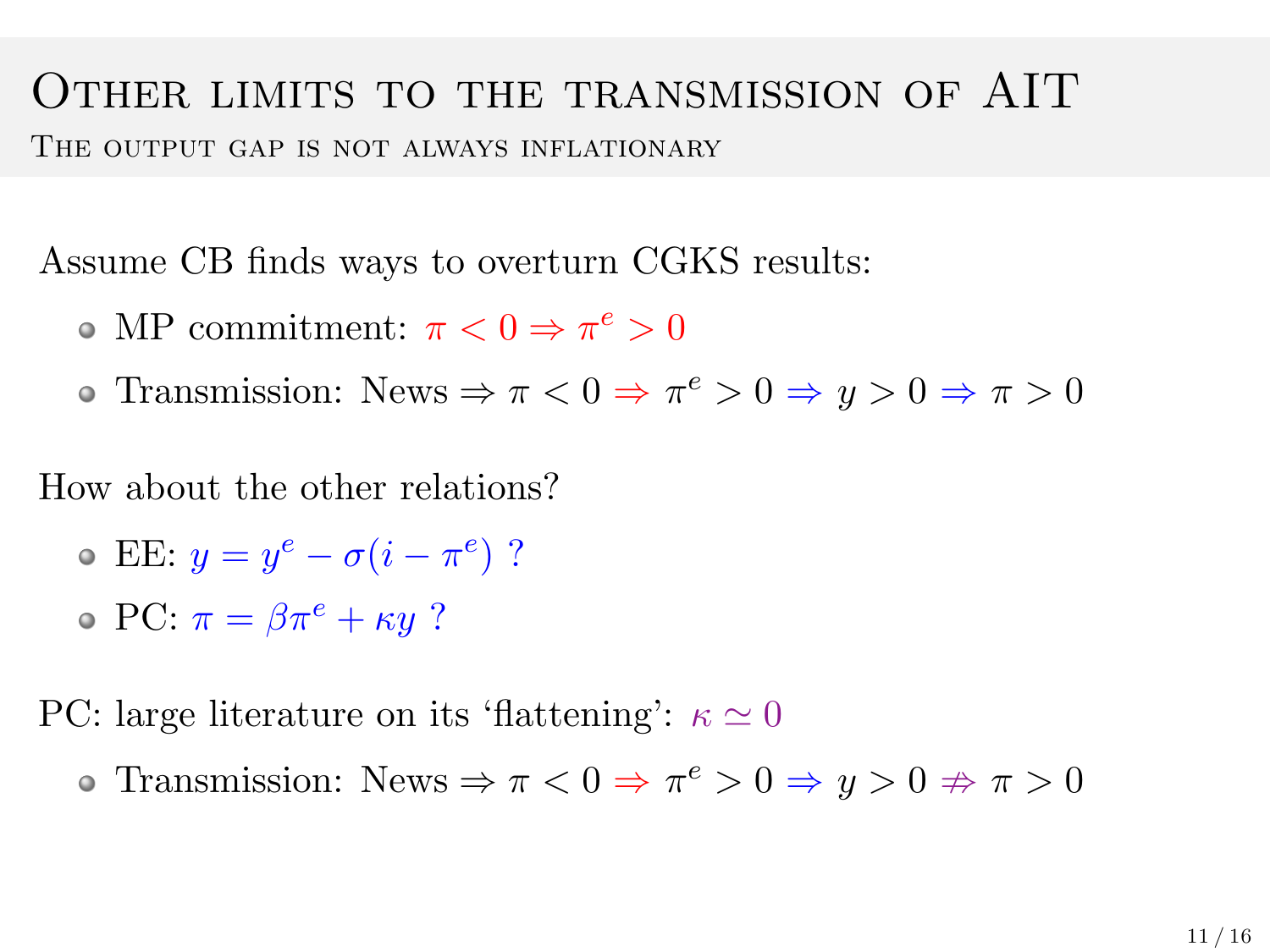#### Other limits to the transmission of AIT Higher expected inflation is not always expansionary

Assume CB finds ways to overturn CGKS results:

- MP commitment:  $\pi < 0 \Rightarrow \pi^e > 0$
- Transmission: News  $\Rightarrow \pi < 0 \Rightarrow \pi^e > 0 \Rightarrow y > 0 \Rightarrow \pi > 0$

How about the other relations?

- EE:  $y = y^e \sigma(i \pi^e)$  ?
- $\circ$  PC:  $\pi = \beta \pi^e + \kappa y$  ?

EE: evidence of weak effect of  $\pi^e$  on  $y: \Delta \pi^e > 0 \Rightarrow \Delta y \simeq 0$ 

- e.g. Bachman-Berg-Sims (2015)
- Transmission: News  $\Rightarrow \pi < 0 \Rightarrow \pi^e > 0 \Rightarrow y > 0 \Rightarrow \pi > 0$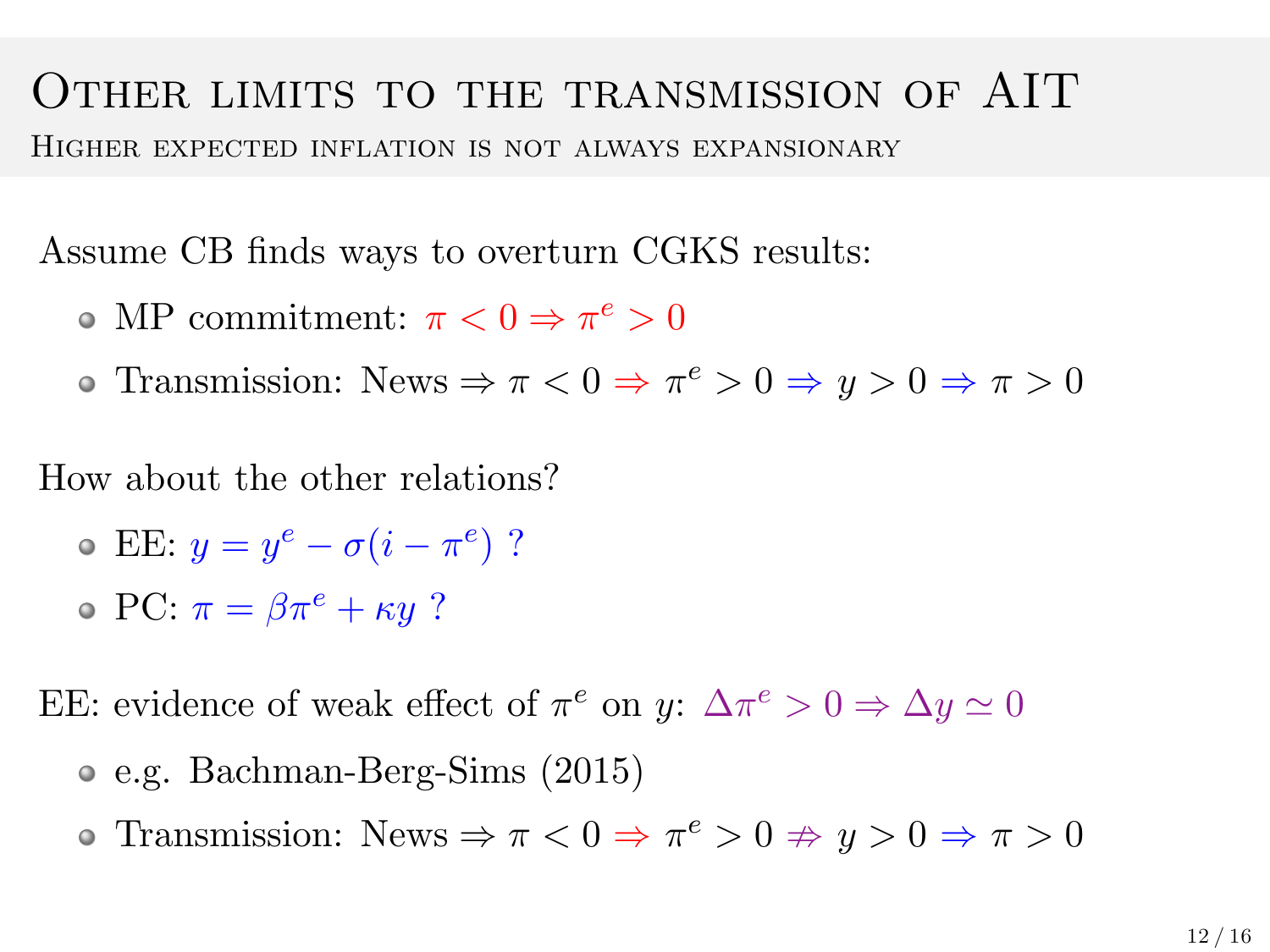# WHY  $\Delta \pi^e > 0$  not always expansionary?

Coibion-Gorodnichenko-Weber (2019): HHs lower  $y^e$  when they increase  $\pi^e$  so the impact on expenditure is weak

- std EE:  $y = y^e \sigma(i \pi^e)$
- $cov(y^e, \pi^e) < 0$  determined by past  $\pi$ , y experience

D'Acunto-Hoang-Paloviita-Weber (2019): HHs with cognitive constraints do not adjust expenditure when they change  $\pi^e$ 

- discounted EE:  $y = y^e \sigma(i M\pi^e)$
- $\bullet$   $M < 1$  fixed by avg cognitive constraint of population

Andrade-Gautier-Mengus (2020): HHs do not adjust expenditure with marginal change in  $\pi^e$  but with qualitative change in  $\pi^e$  regime

- discounted EE:  $y = y^e \sigma(i M_t \pi^e)$
- $\bullet$   $M_t$  < 1 vary with past  $\pi$  (determine regimes HHs have in mind)

Important implications for how to make AIT more effective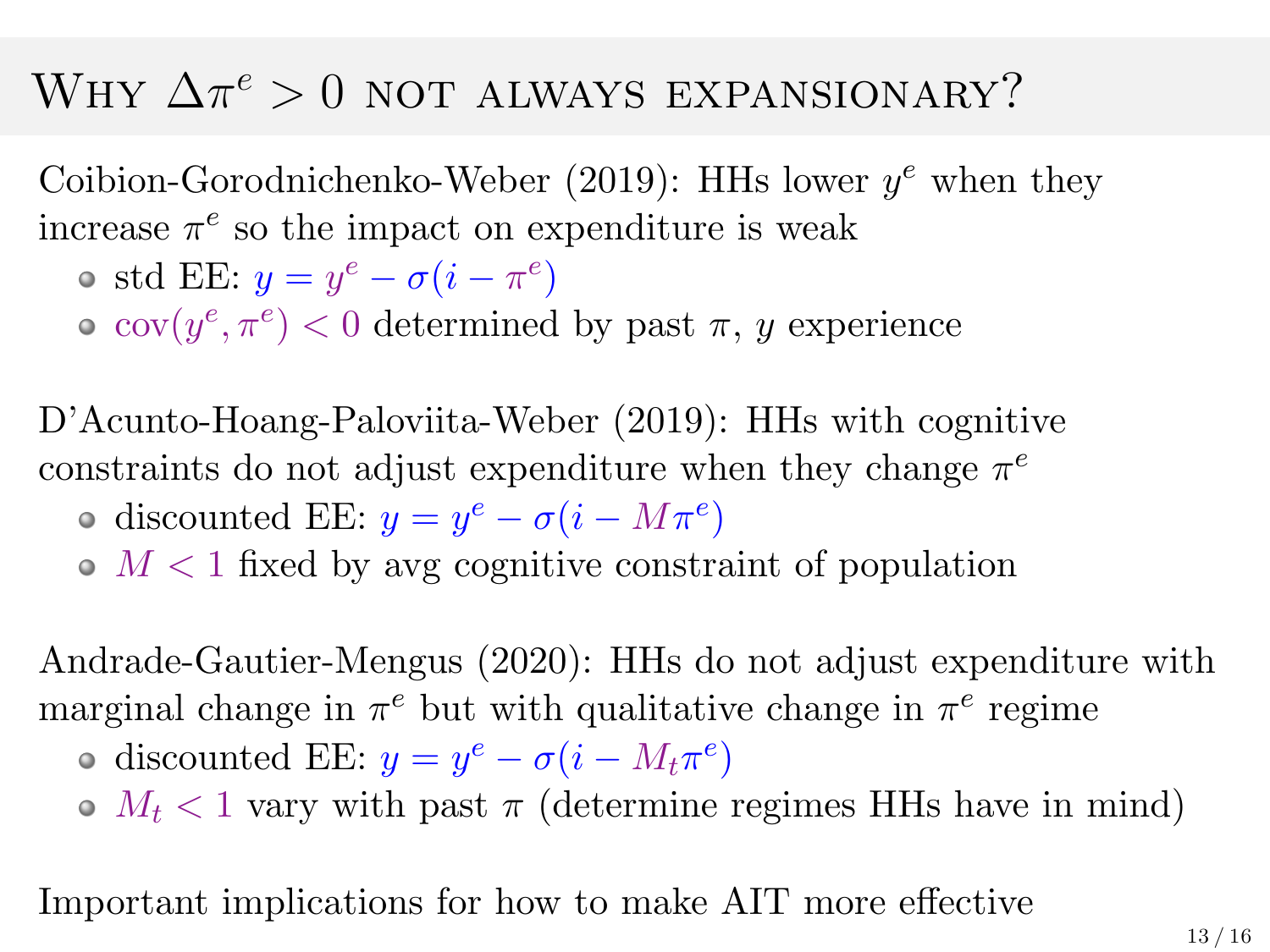#### How much should the Fed make up?

TAKE END OF 2013 AS THE REFERENCE POINT



FIGURE 3: Gap from  $2\%$  inflation trend Catching-up requires 7 years at  $2.5\%$  /  $3.5$  years at  $3\%$  /  $1.75$  year at  $4\%$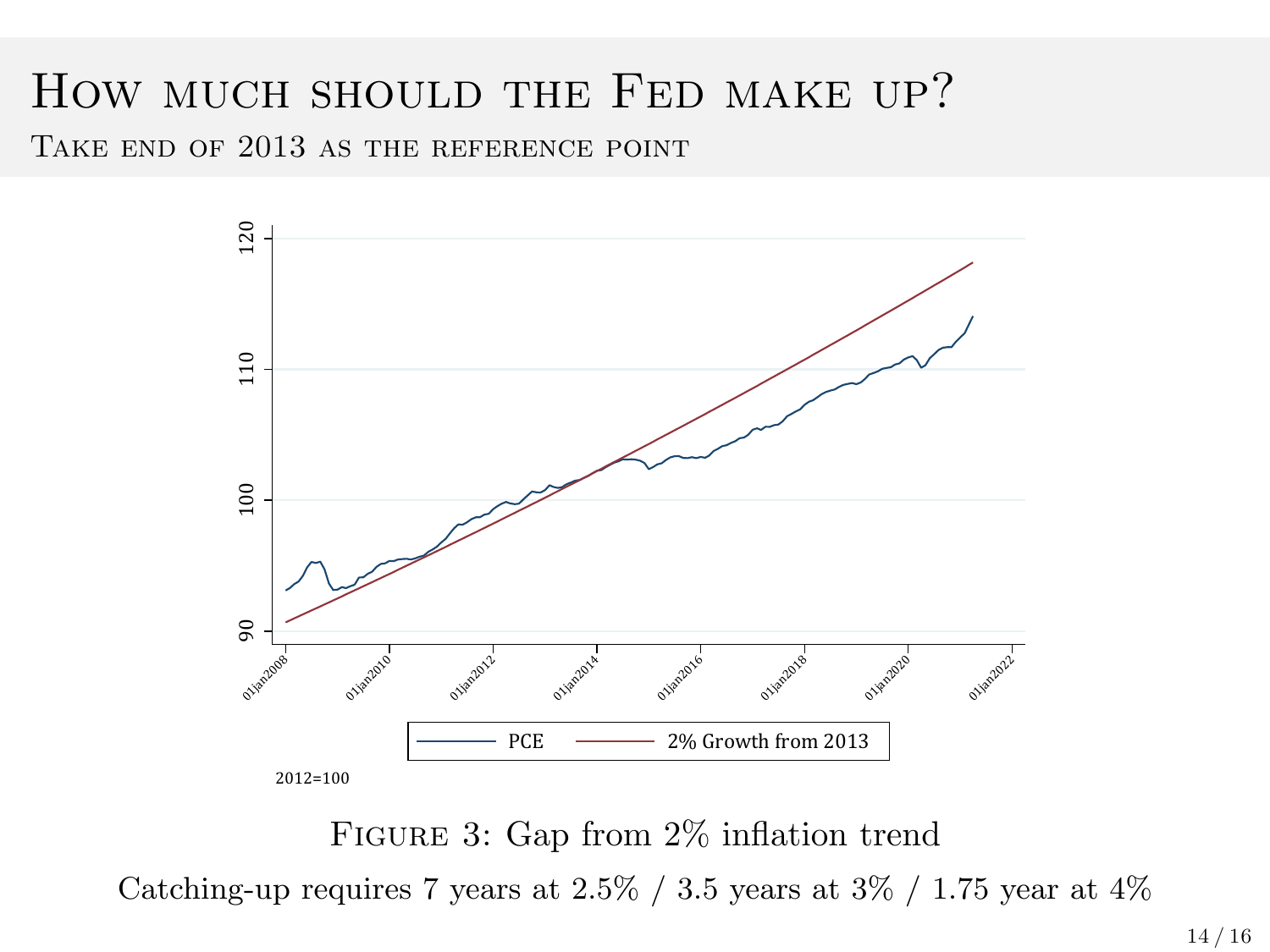#### CAN THIS LEAD TO DEANCHORING?



Figure 4: LT household inflation expectations and inflation realizations